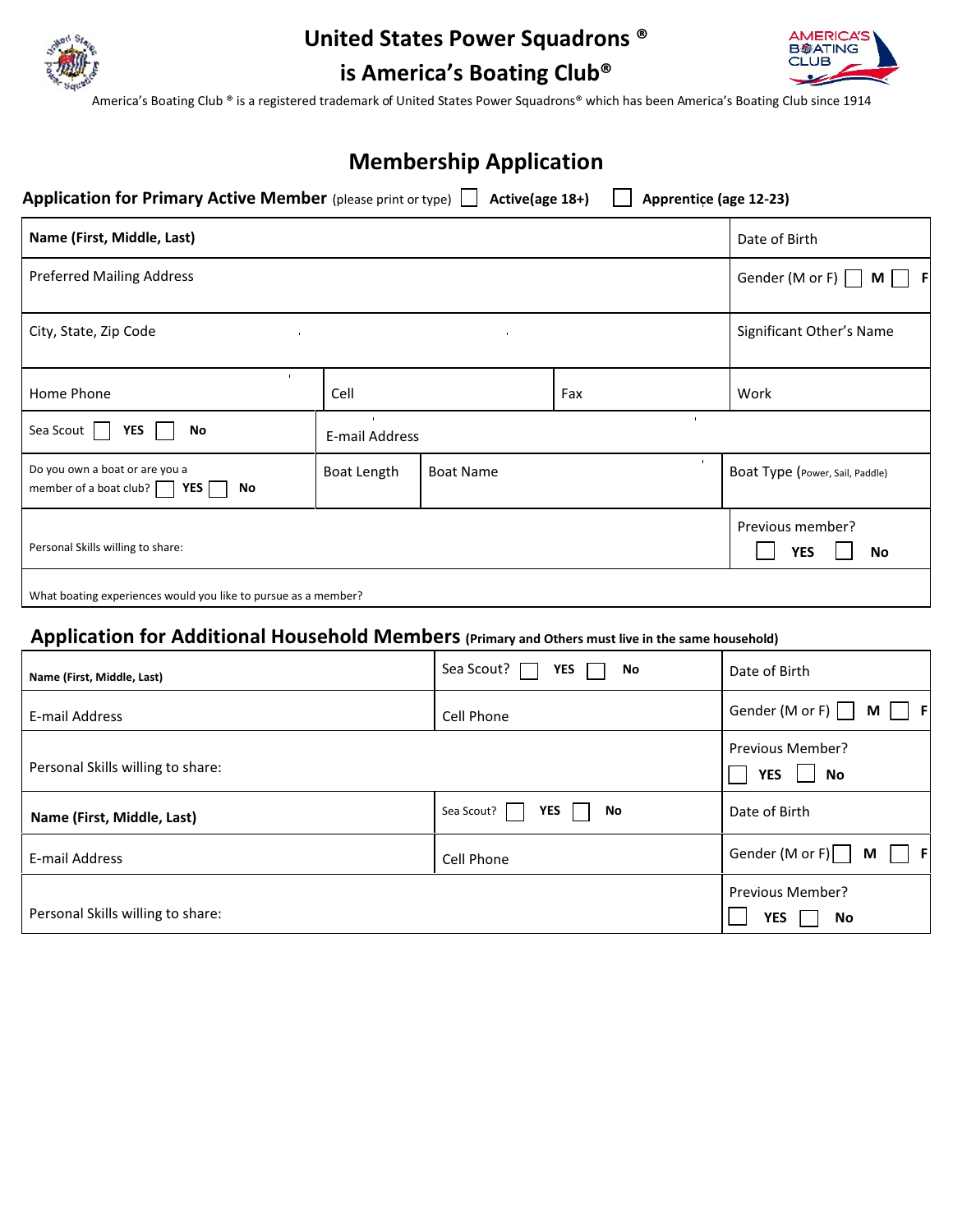|                                                                                                                                                                                                                                                                                                                                                                                                               | United States Power Squadrons ® |                                                            |           |                        |  |  |  |
|---------------------------------------------------------------------------------------------------------------------------------------------------------------------------------------------------------------------------------------------------------------------------------------------------------------------------------------------------------------------------------------------------------------|---------------------------------|------------------------------------------------------------|-----------|------------------------|--|--|--|
| is America's Boating Club <sup>®</sup>                                                                                                                                                                                                                                                                                                                                                                        |                                 |                                                            |           |                        |  |  |  |
| America's Boating Club ® is a registered trademark of United States Power Squadrons® which has been America's Boating Club since 1914                                                                                                                                                                                                                                                                         |                                 |                                                            |           |                        |  |  |  |
| <b>Volunteer areas:</b> Areas I/we are willing to help the squadron succeed. Please check your choices.                                                                                                                                                                                                                                                                                                       |                                 |                                                            |           |                        |  |  |  |
| Membership<br>Hospitality<br>$\Box$ Education<br>Communications<br>Newsletter<br>Photography<br>Community Service $\Box$ Boating Activities $\Box$ Programs for Youth<br><b>Public Relations</b><br>Other:<br>I/we look forward to being active member(s) in our local squadron and are willing and able to help promote USPS/America's<br>Boating Club's safe recreational boating mission in our community. |                                 |                                                            |           |                        |  |  |  |
| Signature 1                                                                                                                                                                                                                                                                                                                                                                                                   | Signature 2                     |                                                            |           |                        |  |  |  |
| Signature 3<br>Recommended by                                                                                                                                                                                                                                                                                                                                                                                 |                                 |                                                            |           |                        |  |  |  |
| <b>Columbus Sail and Power Squadron</b><br><b>Squadron Name</b><br>America's Boating Club Of Central Ohio                                                                                                                                                                                                                                                                                                     |                                 | District No. 29                                            |           | Squadron Code No. 1185 |  |  |  |
| Date of Executive Committee or Membership Chair approval                                                                                                                                                                                                                                                                                                                                                      |                                 | Exec. Comm. Member's or Membership Chair's signature       |           |                        |  |  |  |
|                                                                                                                                                                                                                                                                                                                                                                                                               |                                 |                                                            |           | Computer Sign          |  |  |  |
| <b>Single New Membership</b><br>Family New Membership $\Box$                                                                                                                                                                                                                                                                                                                                                  |                                 |                                                            |           |                        |  |  |  |
| Cost = \$129.00 1st Year - \$1.00 Ed. Fund<br><b>Included</b><br>New Apprentice Membership $\Box$ Cost = \$13.00 per year - \$1.00 Ed. Fund included                                                                                                                                                                                                                                                          |                                 | Cost = \$179.00 1st Year - (Min. \$2.00 Ed.<br><b>Fund</b> | Included) |                        |  |  |  |
| \$1.00 For Educational Fund required For Each Person Per Year.                                                                                                                                                                                                                                                                                                                                                |                                 |                                                            |           |                        |  |  |  |

Associate Membership  $\Box$  Cost = \$15.00 per year.

**Following year Single and Family Membership fee(s) are reduced by the National Entrance Fee (\$20.00).**

**The indicated fee rates are applicable for Year 2022. CSPS general membership and/ or District 29 members and/ or United States Power Squadron members may revise their respective membership fees on a yearly basic. Verify the correct membership fees when submitting application(s).**

**Print & mail your signed application with your check payable to: Columbus Sail & Power Squadron 8492 Cotter St. Lewis Center, OH 43035** Questions: Email us at: Americasboatingclubcentralohio@gmail.com